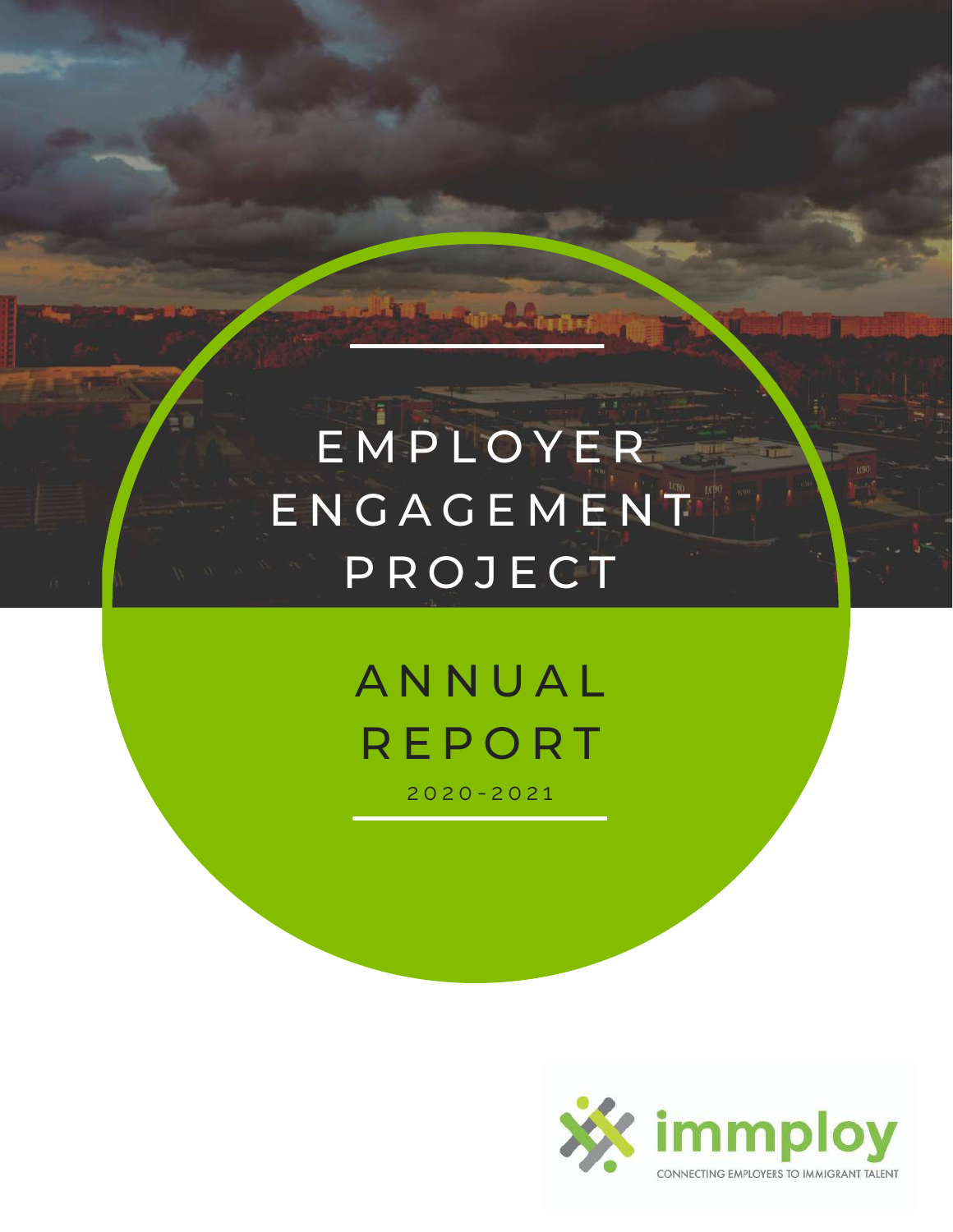#### INTRODUCTION PAGE 02

## WHAT IS IMMPLOY?

[Immploy](http://www.immploy.ca/) is a project of WIL Employment [Connections,](http://www.wil.ca/) a nonprofit organization serving Southwestern Ontario to drive innovative employment solutions that bring immigrants and employers together. Immploy links you, your company and your professional networks to effective immigrant employment tools and resources including:

- Mentoring programs that strengthen the leadership, coaching and cross-cultural skills of your employees
- Education and training to support employers in building more inclusive practices for the recruitment and retention of newcomers
- Screening support for evaluating international credentials and language skills
- Recruitment services to access a pool of qualified immigrant talent
- Connections with business leaders and other professionals who have successfully attracted and retained immigrant talent

Today's Immploy started initially as small London Middlesex Immigrant Employment Task Force (LMIETF) of employers in 2006. As that Task Force grew, it evolved to a London Middlesex Immigrant Employment Council (LMIEC) in 2008. A strategic planning process resulted in the launch of the new Immploy brand in May 2017. With a new brand that better reflects its regional growth and value proposition for business leaders, Immploy is well positioned to advance its mission of connecting employers with immigrant talent to foster economic prosperity.

#### Who is a Newcomer?

For purposes of this report, newcomer is identified as any work-authorized individual who defines themselves as an immigrant to Canada; this includes but is not limited to Canadian Citizens, Permanent Residents, Convention Refugees, Refugee Claimants and Temporary Residents.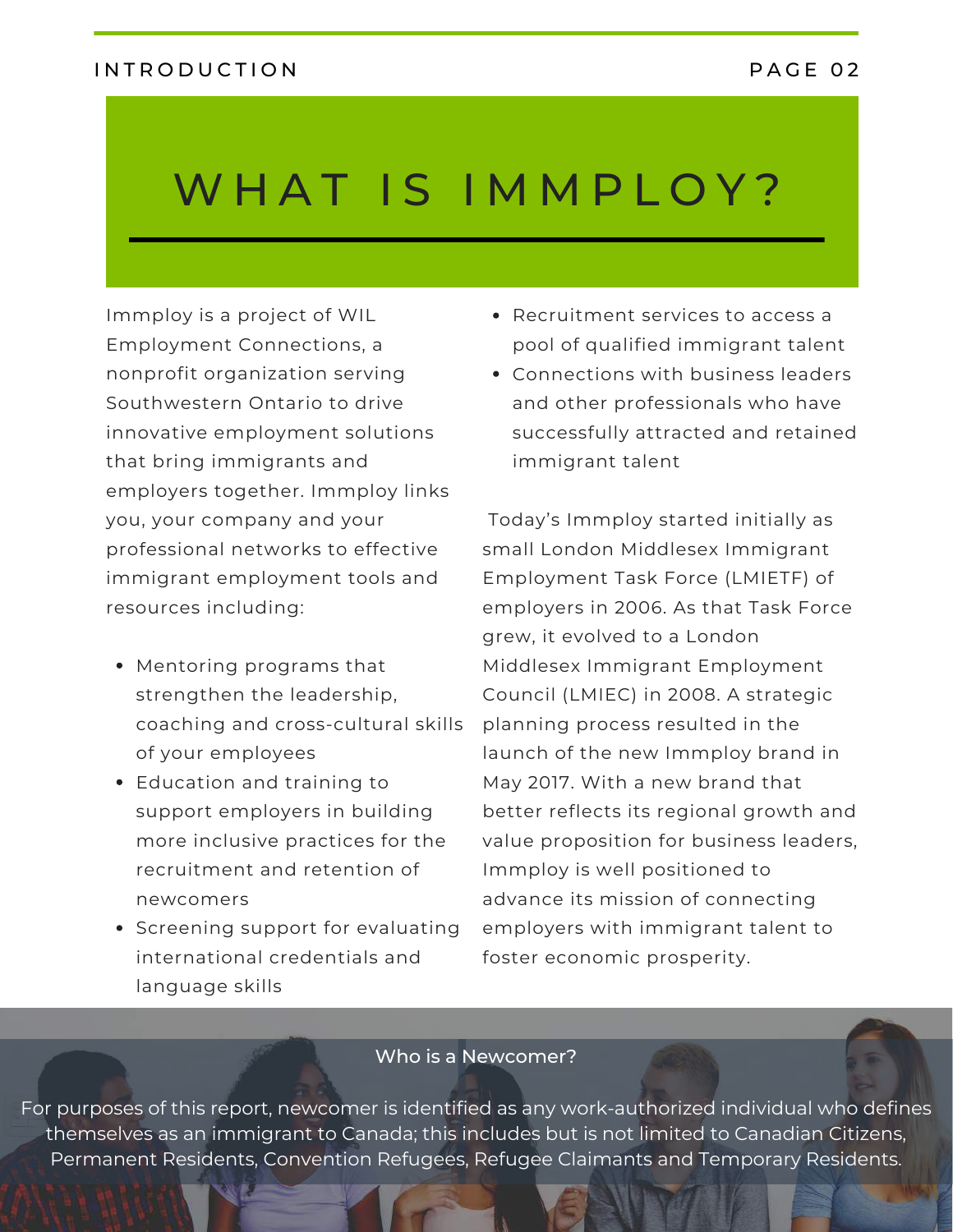#### CONTEXT PAGE 03

# T H E C H A N G I N G **LANDSCAPE**

The landscape of the Canadian workforce is changing. According to the Conference Board of Canada – National [Immigration](http://www.immploy.ca/) Centre, by 2030, baby boomers will be of retirement age. This group accounts for 9.2 million of our current worker cohort. On top of this, Canada's fertility rate is not high enough to replace the Canadian population. So, what does this mean? This means that [immigration](http://www.immploy.ca/) is imperative for labour force growth in Canada. This means that our workforce, and our economy, is reliant on the recruitment and integration of newcomers [1].

On average, Canada has welcomed approximately 300,000 immigrants each year with this target continuing to rise. In response to a decrease in new immigrants to Canada due to COVID-19, efforts are being made to retain temporary

residents in Canada by raising the quota of invitations for permanent residency to 400,000 per year [2].

Currently, Canada's immigration rate sits at 0.8 percent, however if this were to increase to just 1 per cent by 2030, newcomers would contribute 5.3 million workers to the labour force [3].



25% of Canada's population will be over 65 by 2035



5,000,000 Canadians set to retire by 2035



Canada's worker-to-retiree ratio TODAY



Canada's worker-to-retiree ratio in 2035 [2]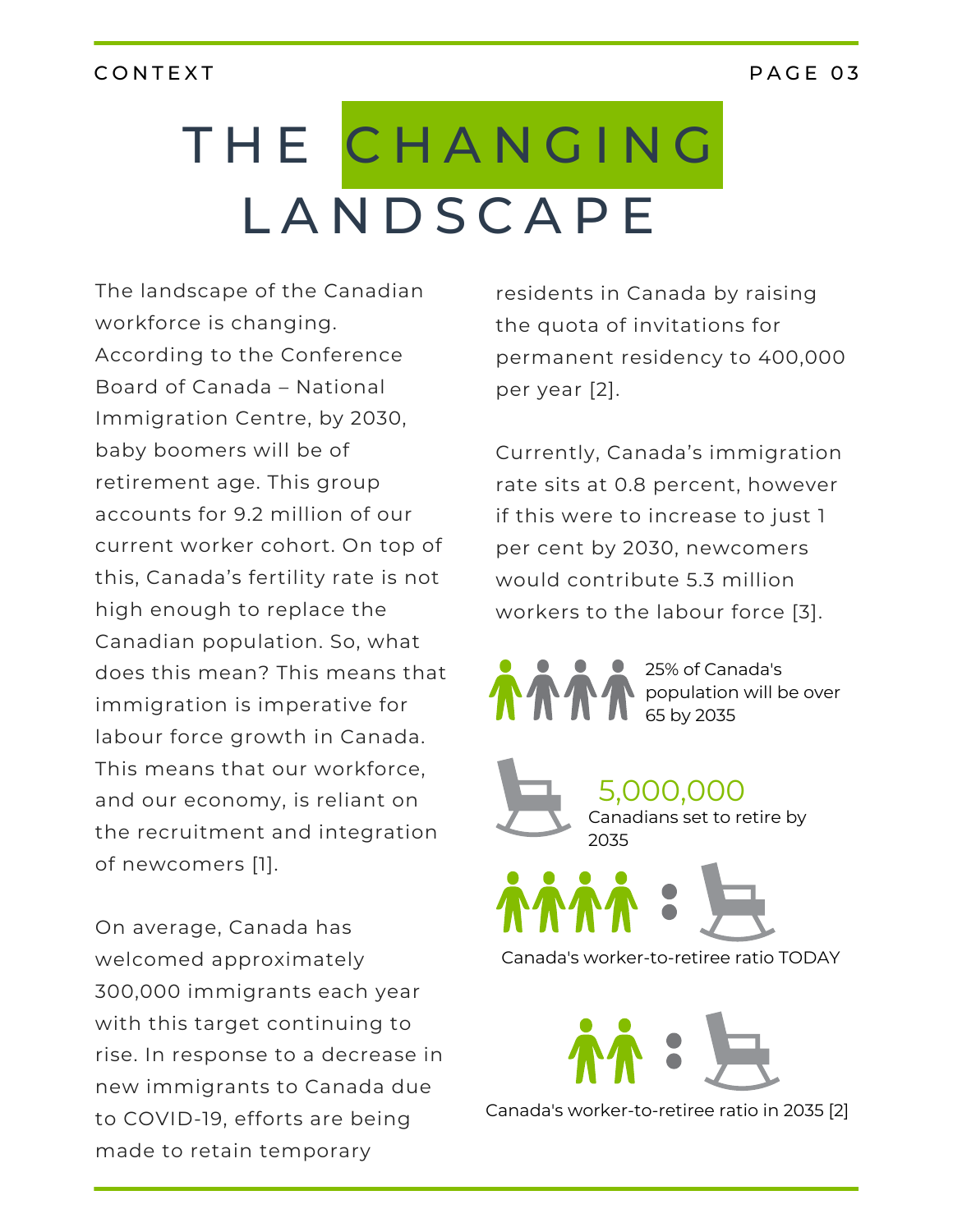#### CONTEXT PAGE 04

In the City of London more specifically, immigrants are a fast-growing group in the job market. The growth rate is expected to increase. In 2016, newcomers represented 22% of the population [4]. With

increases in immigration **/** levels, we are



also seeing increases in the selfidentified visible minority population as well, with 20% of the population identifying as a 'visible minority' [5]. So, while we are talking about newcomers more generally, it is important to understand that race also impacts the experience that a newcomer has in settling into their personal and professional lives in Canada.

We have also seen a dramatic increase in the enrollment of international students in London with an 86% increase from 2013 – 2017. This accounts for over 15,000 students per year and presents a great opportunity for employers to hire newcomers who have Canadian education, possibly Canadian workplace experience and have spent time

learning and adapting to Canadian norms [6].

Employers across the country and in Southwestern Ontario must consider the future of their workforce if they are going to continue to thrive in a changing environment. The talent is here, but what does it take to effectively recruit and retain an increasingly diverse workforce? This report has been developed to capture learnings from Immploy's Employer Engagement Project to support employers in the recruitment and retention of newcomers. This report will also provide insight for newcomer job seekers based on insights from employers in the Southwestern Ontario region.

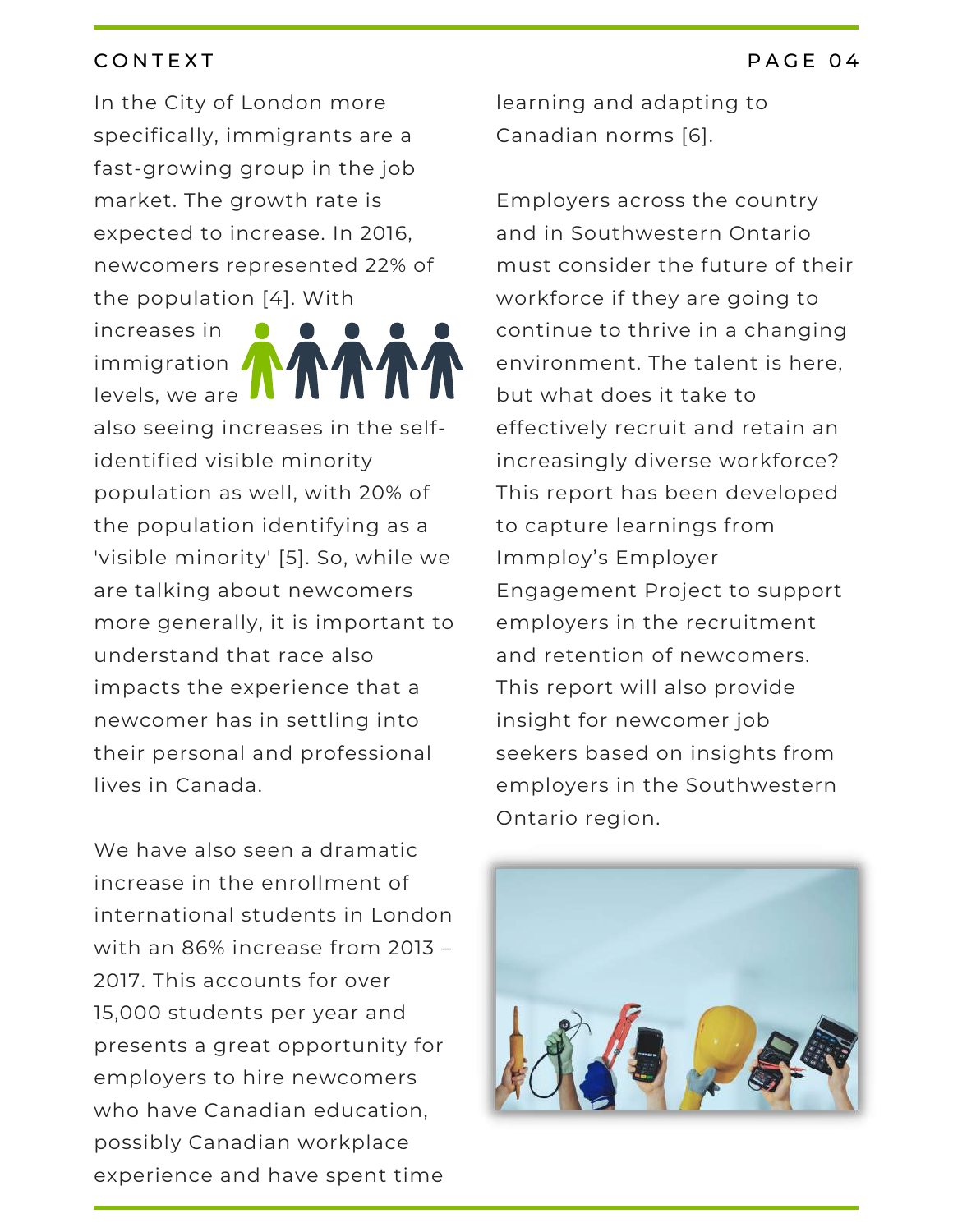THE PROJECT PAGE OF

# T H E E M P L O Y E R **ENGAGEMENT** P R O J E C T

[In](http://www.immploy.ca/) 2020, Immploy launched the Employer [Engagement](http://www.immploy.ca/) Project in response to the changing landscape of the workforce and the emerging needs of employers across the region. The project consists of three main activities: consultation, [education/training](http://www.immploy.ca/) and workplace integration. This report focuses on the learnings from the consultations.

Throughout 2020 – 2021, Immploy invited employers from across Southwestern Ontario to participate in employer consultations to capture information on key transferable skills, company culture, emerging labour market demands, intercultural competency, and company best practices/barriers to recruiting and retaining international talent.



## **CONSULTATION**

To better understand the needs of businesses across various industries in London and the Southwestern Ontario region, consultations will be facilitated to:

- understand industry trends
- learn about barriers to recruiting and retaining newcomers
- find best practices in equity and inclusion work

## **EDUCATION**

Customized education and training created for employers to address their unique needs. Topics may include:

- Equity & Inclusion
- Recruitment & Hiring
- Onboarding • Workplace Integration





## **COACHING & MENTORSHIP**

One-on-one and peer-to-peer support that focuses on workplace integration for newcomers. This key component moves beyond recruitment to emphasize the importance of retaining newcomer talent by creating and maintain safe, welcoming and inclusive workplaces.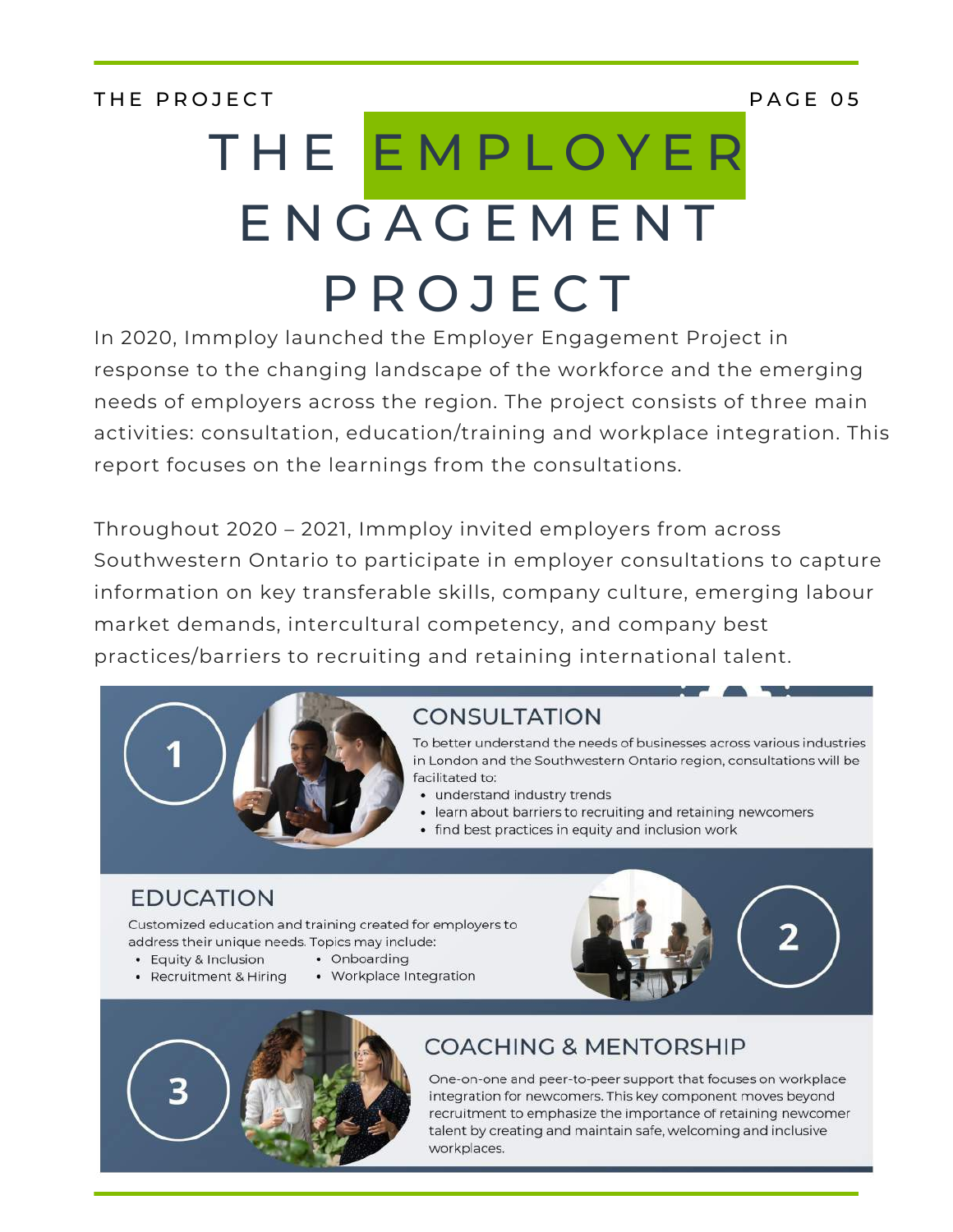#### THE PROJECT PAGE OF THE PROJECT

#### [The](http://www.immploy.ca/) [Consultation](http://www.immploy.ca/)

There is an economic imperative in our communities to recruit and retain newcomers for our economy to sustain itself and thrive. Not only this, but research has also [demonstrated](http://www.immploy.ca/) time and again the benefits of diversity in the workplace as it increases productivity, creativity, innovation and problem solving.

Newcomers require fulfilling and sustainable employment. Employers need talented workforces. Despite this reality, many employers have [communicated](http://www.immploy.ca/) difficulty in recruiting and/or retaining newcomer staff. In addition to the information provided in this report, the [consultation](http://www.immploy.ca/) sessions cultivated information that will be used to better support employers, and in turn the larger community through:

- [Development](http://www.immploy.ca/) of customized training for employers that addresses any challenges or barriers in recruiting, onboarding or retaining newcomers
- Summary of learnings provided to employers, newcomers and community [stakeholders](http://www.immploy.ca/)
- [Communication](http://www.immploy.ca/) to Newcomer jobseekers through newcomer serving organizations to [better](http://www.immploy.ca/) prepare them for the Canadian [workforce](http://www.immploy.ca/)

#### [Format](http://www.immploy.ca/)

[Consultations](http://www.immploy.ca/) included a short online survey completed prior to the consultation session with Immploy staff.



[Consultations](http://www.immploy.ca/) were facilitated either one-on-one with individual organizations or companies or in small group sessions. The sessions were question and answer format over the span of 1.5 hours.

Due to COVID-19 restrictions and increased health risks, all [consultations](http://www.immploy.ca/) have been facilitated virtually.

The [consultation](http://www.immploy.ca/) questions focused on four key areas:

- [Recruitment](http://www.immploy.ca/)
- [Onboarding](http://www.immploy.ca/)
- [Retention](http://www.immploy.ca/)
- Equity & [Inclusion](http://www.immploy.ca/)

The 2020 – 2021 consultation sessions focused on the following [sectors/industries](http://www.immploy.ca/) in Southwestern Ontario:

- [Nonprofit](http://www.immploy.ca/) Sector
- [Manufacturing](http://www.immploy.ca/)
- [IT/Technology](http://www.immploy.ca/)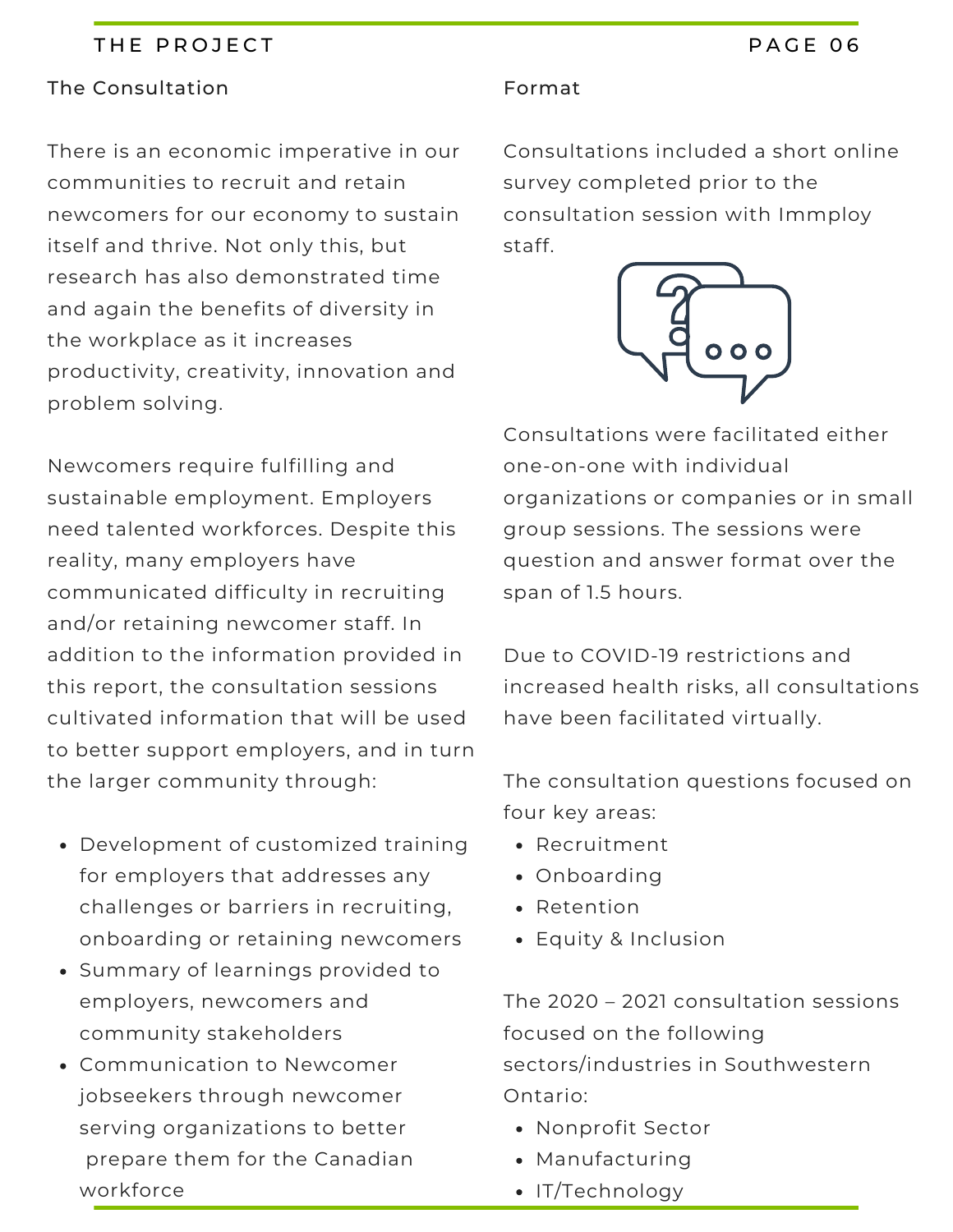#### E M P L O Y E R S P A G E 0 7

# E M P L O Y E R IN S I G H T S

The landscape of the labour market is changing. The popularity of remote work as a result of progressive technology and the impacts of COVID-19, coupled with a greater global economy, has increased [competition](http://www.immploy.ca/) in the labour market, making recruitment and retention increasingly difficult for employers.

According to the 2020 EmployerOne Surveys completed across the [Southwestern](http://www.immploy.ca/) Ontario region, the majority of employers in these

communities have been challenged by [recruitment](http://www.immploy.ca/) and retention of staff. [Approximately](http://www.immploy.ca/) 50-60% of [employers](http://www.immploy.ca/) across these regions [reported](http://www.immploy.ca/) that they



had positions that were difficult to fill with the number one reason being a lack of applicants. The majority of employers indicated that the availability of qualified workers in the area was fair or poor and the majority found [recruitment](http://www.immploy.ca/) itself to be a challenge [7].

Many employers are also facing challenges when it comes to retention. Close to 80% of all employers surveyed across the region had experienced 'separations', the majority due to employees quitting for other opportunities, even amidst the COVID-19 pandemic [7]. Through



employer consultations during 2020 – 2021, Immploy was able to harvest information from employers to better understand their recruitment and retention practices. When it comes to the recruitment of new employees, many companies/organizations tend to use traditional approaches to attracting, screening and interviewing talent. The majority of participants

indicated that not much has changed in terms of how they approach recruitment in the past 5 – 10 years.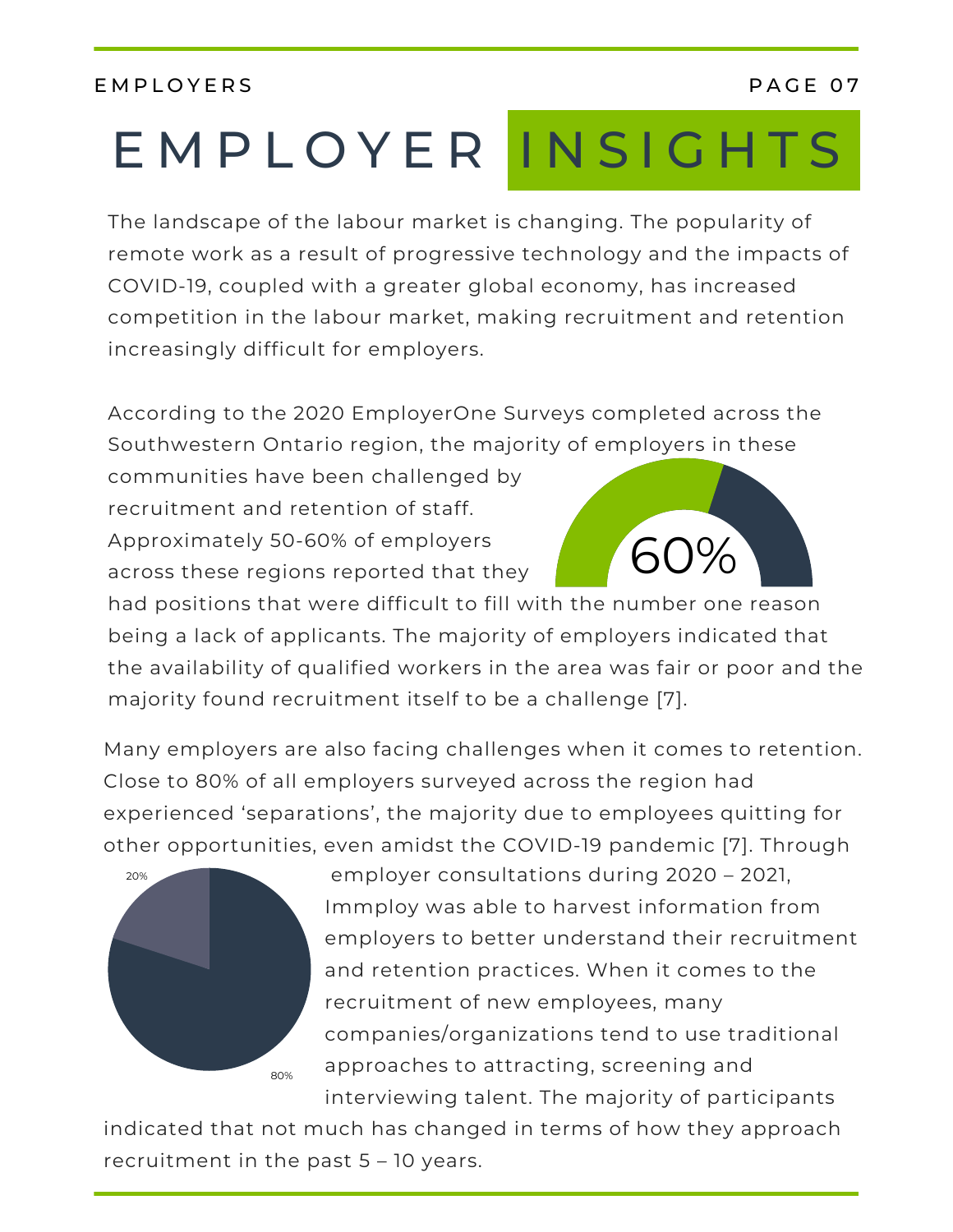## E M P LO Y E R S PAGE O 8

Employers have a tendency to develop job descriptions based on the 'ideal' candidate, including a large number of qualifications and skills that they are looking for. When interviewing, priority tends to fall on 'soft skills' and 'culture fit' for the majority of companies and organizations consulted.

When hiring, a number of employers consulted shared that they often feel forced to engage in 'reactive' hiring as opposed to proactive hiring (i.e. hiring quickly based on an immediate need). Participants indicated that employment opportunities are generally shared through a small number of online channels such as LinkedIn, traditional job sites including Indeed, Knighthunter, and Monster, and through personal or professional networks. Some employers, specifically in the technology

sector, indicated that hiring through educational placement programs was common.

The majority of employers engaged indicated that they did not consider newcomers as a specific target demographic when recruiting. Although the majority of



employer participants understood the importance of engaging newcomers, many had little to no experience and for those that did, it was not necessarily through an intentional recruitment strategy.

When it comes to the interview process, employers' approaches vary. Some opt for less formal, conversational approaches to interviewing while others facilitate a structured, more consistent approach. Despite differences in interview style, the majority emphasized the importance of panels to reduce bias and the desire to understand soft skills and how candidates will fit with the team and culture.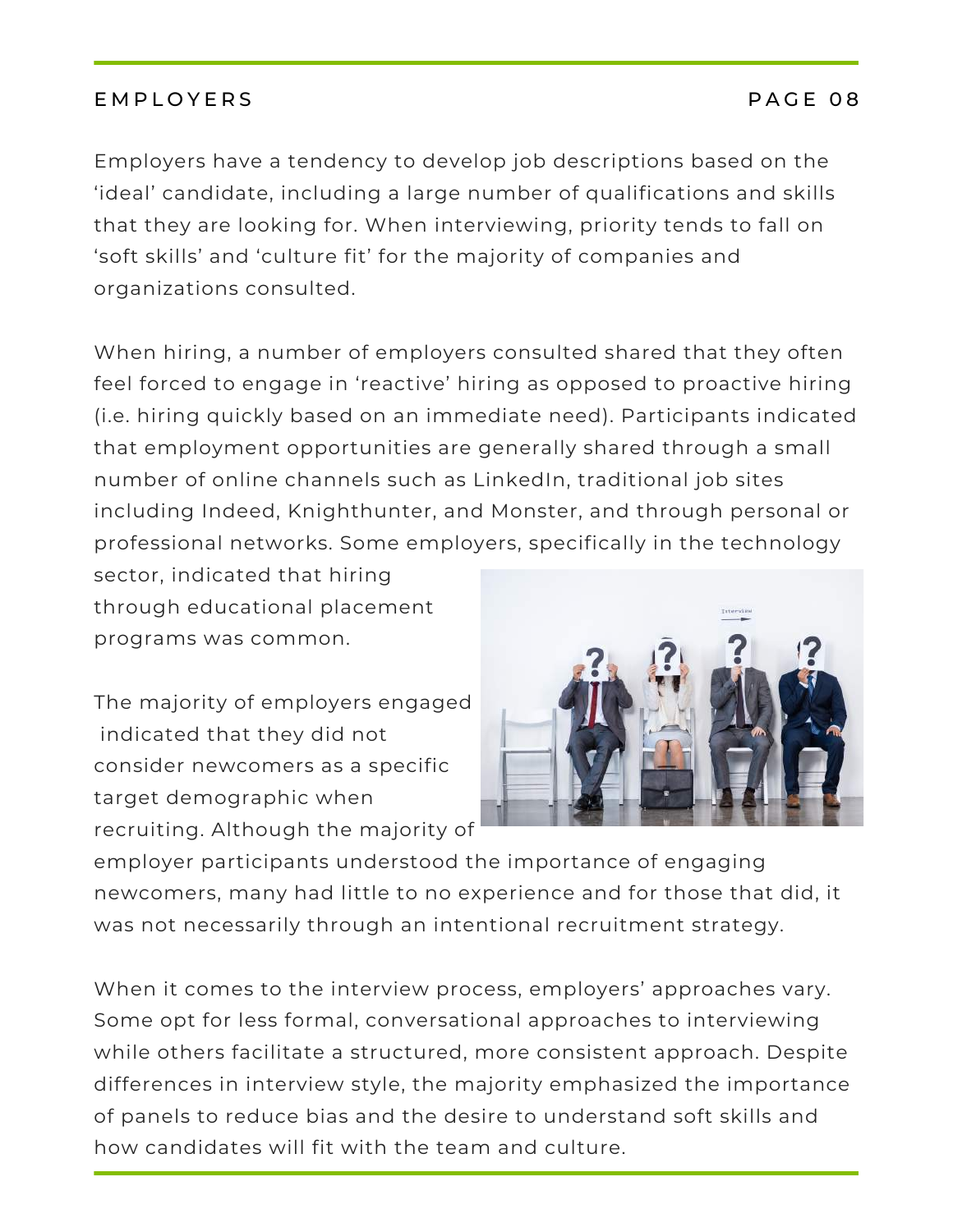#### E M P LO Y E R S PAGE O 9

The consultations also explored retention via onboarding practices and workplace integration approaches. Although most employer participants named accessibility accommodations as an important consideration, the majority of employers indicated that their onboarding processes are fairly structured and consistent regardless of the employee.

Beyond onboarding, many employers incorporate opportunities for engagement within the workplace to support retention, such as team building activities, celebrations of success, employee resource groups, and employee feedback opportunities. When asked how employers create a 'good culture' and a sense of belonging, many pointed the examples listed above, however, some indicated that there was not an intentional approach to develop this, but that it happens organically.

#### Top Challenges:

- Connecting with Newcomers in the recruitment process
- Establishing a pro-active hiring approach
- Understanding foreign credentials
- Recruiting and retaining candidates that align with company values & work well with the current team
- Recruiting and retaining candidates with niche skill-sets
- Difficulties in recruitment due to a lack of Canadian workplace experience

How can Employers Address these Challenges?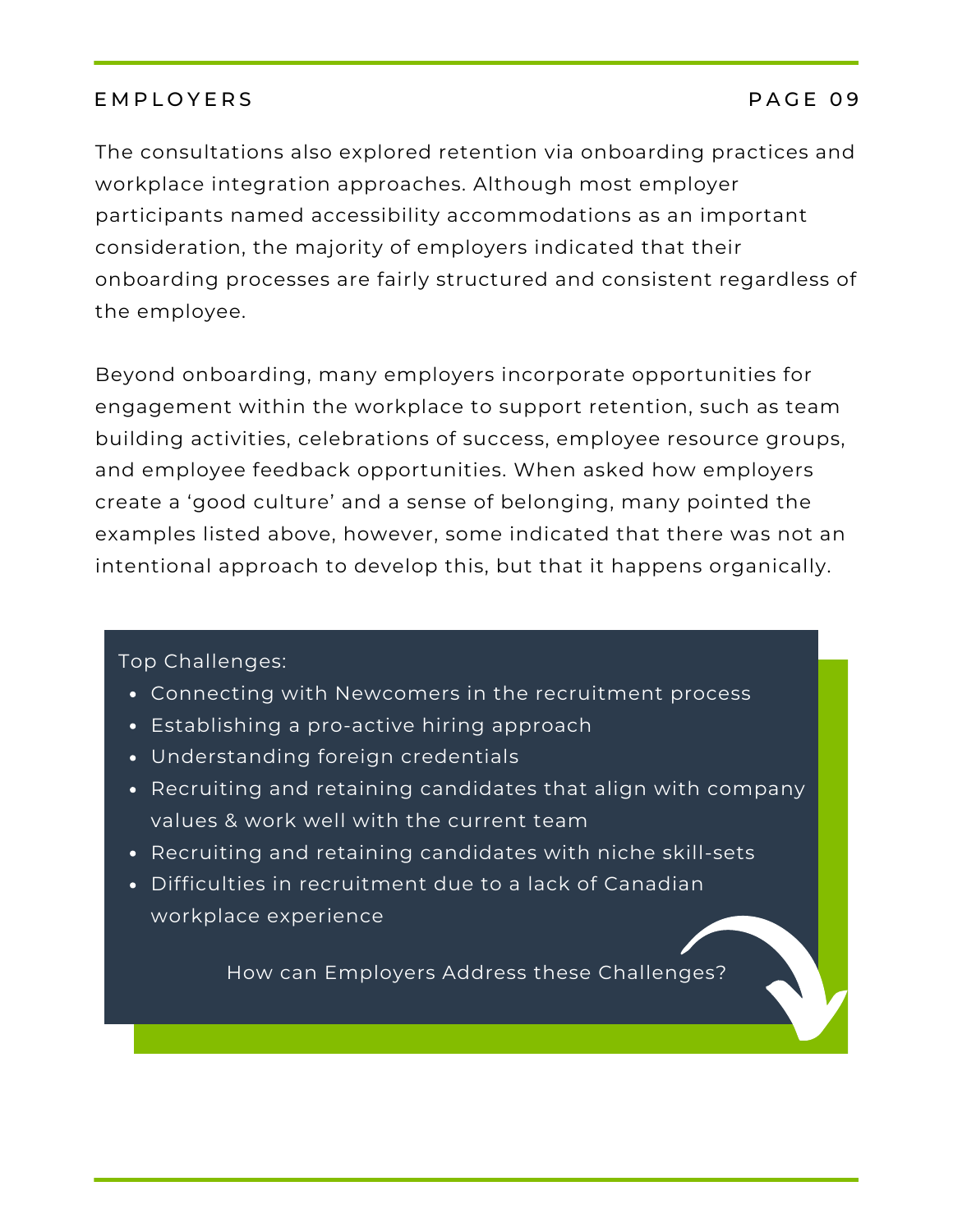## E M P L O Y E R S P A G E 10

# B E ST P R A C T I C E S

#### Job Postings

- Use clear, concise, plain language in job titles and roles/responsibilities and avoid the use of cultural metaphors, slang or industry jargon
- Focus on the essentials opt for must-haves versus nice-to-have skills/qualifications
- Be specific about the role, responsibilities and qualifications required - don't leave people guessing!
- Be accessible and encourage questions about the application process
- Communicate your commitment to equity, diversity and inclusion & invite newcomer candidates to apply

Ask yourself: Why do we do what we do? How can we adjust our requirements to widen our talent pool?

#### Outreach

- Develop and implement a pro-active hiring approach so that you can build newcomer engagement into your process
- Widen your search by engaging diverse members of your team to connect with candidates outside your current personal and professional networks
- Partner with community groups and nonprofit organizations that engage and support newcomers
- Leverage diverse online platforms so that you are not always pulling from the same candidate pool
- Attend job fairs, networking events, etc. in order to connect with newcomers in the community
- Set goals for your recruitment strategy to hold your company/organization accountable and to ensure your candidate pool reflects your community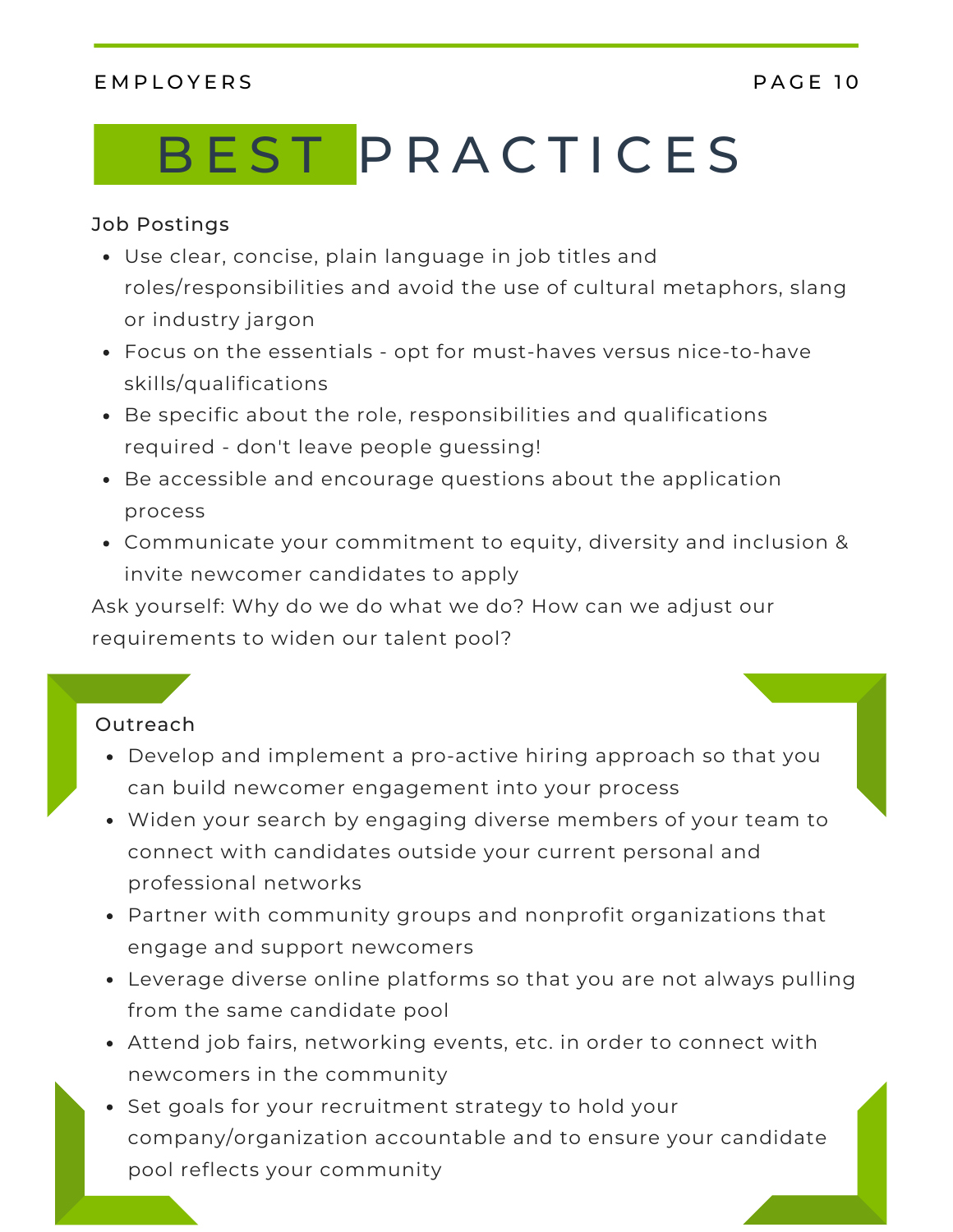#### E M P LO Y E R S P A G E 11

#### Hiring

1. Reduce bias by screening resumes without names, building a diverse hiring committee to review resumes and training hiring staff on cross-cultural awareness, equity and inclusion 2. Look for what is essential for the role and consider the value-add of nonessential skills (e.g. experience with international markets, multiple languages, etc.)



3. Evaluate experience based on tasks and transferable skills (not job titles and locations), leverage credential validation resources available 4. Consider whether Canadian experience or education is absolutely necessary

5. Consider a candidate's ability to carry-out the specific communication tasks required of the role, rather than generalized "effective communication skills"

6. Take into consideration that resume styles vary depending on country of origin – content/experience is what is most important

7. Consider that an immigrant's job history may be atypical due to factors such as immigration or licensing. It is best to ask for clarification before dismissing candidates

8. When interviewing, consider asking candidates to perform a task or activity to demonstrate their skillset

9. Prepare candidates for the interview process – explain the interview format and expectations

10. Use clear, plain English free from cultural metaphors, slang or industry jargon and ask consistent questions of all candidates

11. Shift your hiring perspective from 'culture fit' to 'culture add'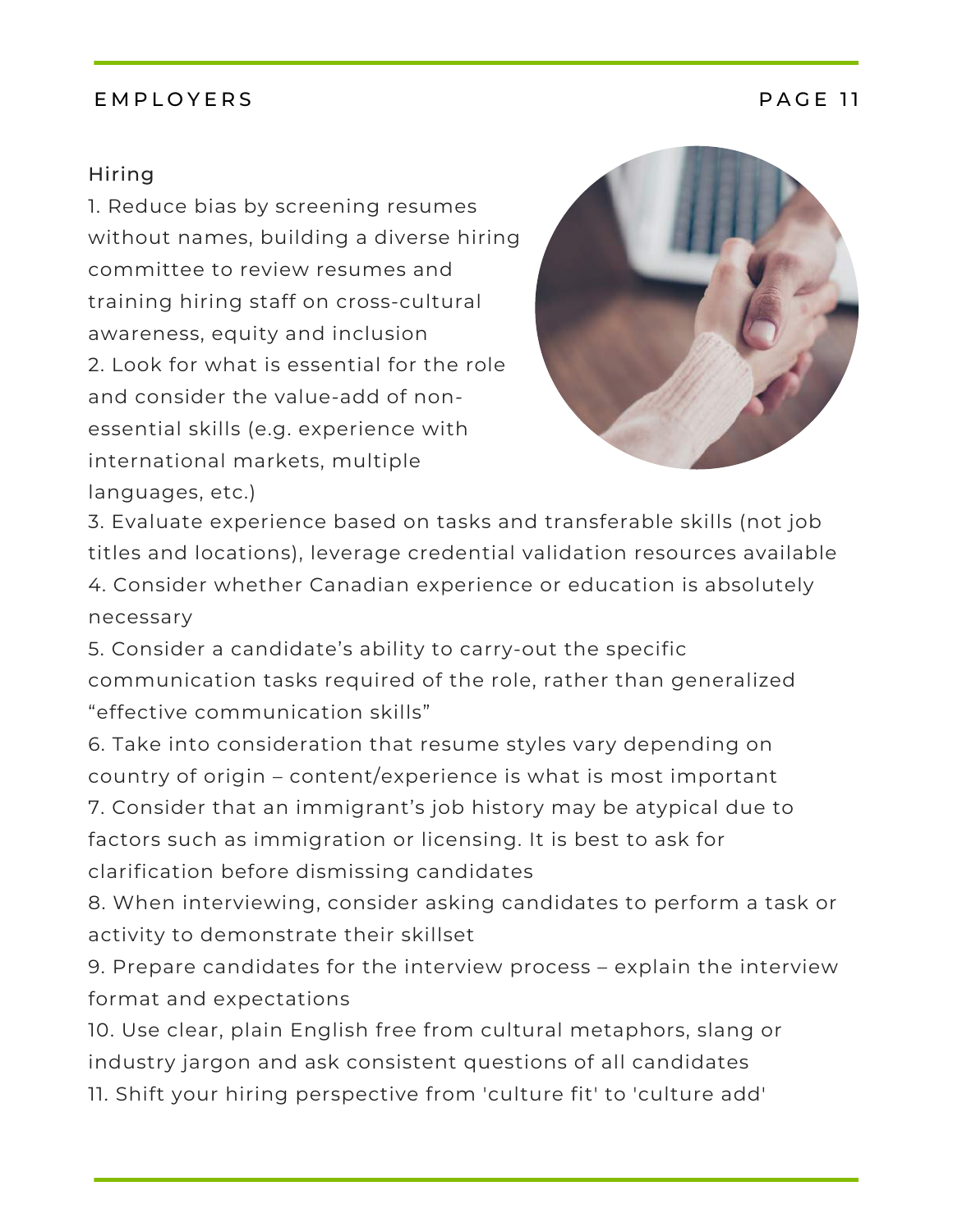#### E M P LO Y E R S P A G E 12

#### Retention

- Consider the unique needs of each individual that you onboard 1. create opportunities for people to ask for accommodations, provide guidelines for communication in the workplace and offer a workplace culture orientation
- Establish an internal mentorship program for new staff, specifically 2. newcomers to the country
- 3.Create opportunities for new staff to provide feedback throughout the first year (and consistently beyond that)
- Encourage and support the development of employer-led employee 4. resource groups
- 5.Develop and implement Equity and Inclusion training and policies
- Engage in team building activities, both formal and informal, to 6. create a sense of belonging and connection
- Establish and support multi-cultural groups and/or opportunities to 7. learn about employee's diverse cultures
- When challenges in the workplace related to relationships or 8. performance arise, check assumptions and ask questions to understand the root of the problems
- Communication is rooted in culture. Pay attention to context, tone 9. and style of communication and seek confirmation when working with people whose second language is English
- 10. Determine and discuss 'Paths of Progression' based on newcomer employees skillsets and experience including promotions and professional development
- 11.Orient newcomers not just to the workplace, but to the community as well. Retention rates are much higher when newcomers feel connected to the community in and outside the workplace
- 12.Allow the opportunity for your work culture to evolve with the changing workforce – be open to the creativity and innovation that a diverse workforce brings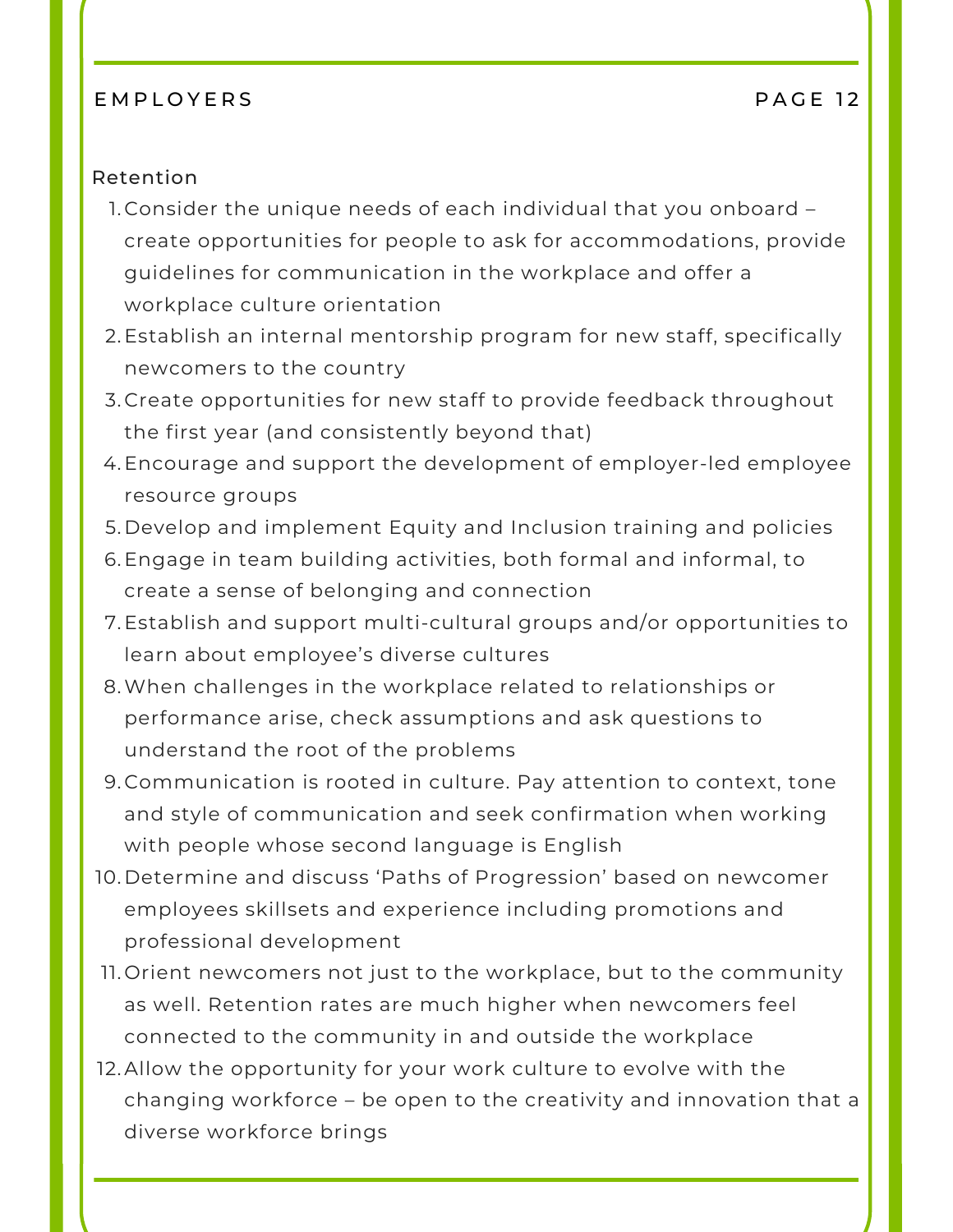#### E M P LO Y E R S P A G E 13

# D I V E R S I T Y, E Q U I T Y & I N C L U S I O N

In [rece](http://www.immploy.ca/)nt years, diversity, equity and inclusion (DEI) has been at the forefront of many [conversations](http://www.immploy.ca/) around human resources (HR) practices, and the future of the workplace. 50% of organizations consulted said they have DEI policies in place and 60% had engaged in DEI trainings befor[e.](http://www.immploy.ca/)

While some organizations have DEI staff, the majority of organizations consulted do not currently have staff solely dedicated to this work. Some might assume that HR teams would head this work, however, 50% of the organizations consulted do not have an HR team. This begs the question, who in an organization is involved in [decision-making](http://www.immploy.ca/) around equity, diversity and inclusion practices, of which hiring and retention strategies are influenced?



Engaged in DEI Training



Have a Human Resources team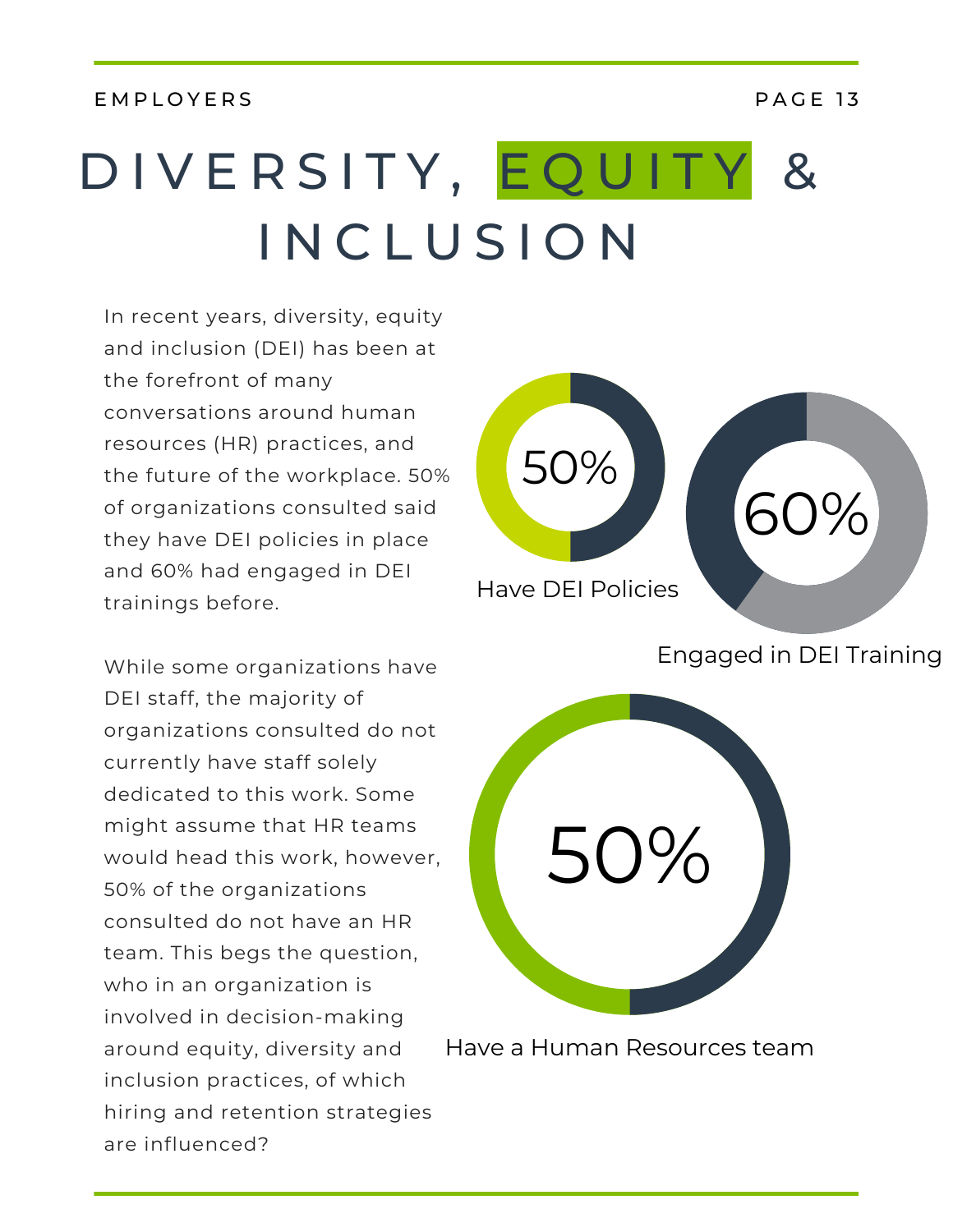#### E M P LO Y E R S PAGE 14

Company culture really drives diversity and inclusion efforts, and many employers consulted had great examples to share. Some initiatives were more formal such as forming Multi-Cultural Networks or other types of groups with a DEI focus, and integrating staff surveys to gather anonymous feedback on their feelings about inclusion and what could be different. Other best practices were more informal such as hosting "lunch



and learns" to educate employees about different communities and cultures, or, dinners outside of work hours related to cultural experiences. For example, one employer held a big company dinner during Ramadan to break the fast together.

How team members communicate with each other also has a major impact on day-to-day work and long-term retention. The English language requires context for it to make sense, and this context along with tone can completely change meaning. One employer talked about taking accountability for improving communication versus blaming others for not understanding. When a miscommunication did occur, their default was to ask themselves "did I ask an unclear question?" before making any assumptions.

Ensuring there is clarity and that both employee and employer are on the same page is crucial to retention. In some cultures, it is not appropriate to ask questions of your superior, meaning some may say they understand even if it is not entirely clear. One employer explained that they would ask newcomer employees to summarize the task to confirm they were clear, instead of assuming. In another employer's case, expectations of the employee were not clear, and eventually they left and took their knowledge and experience with them.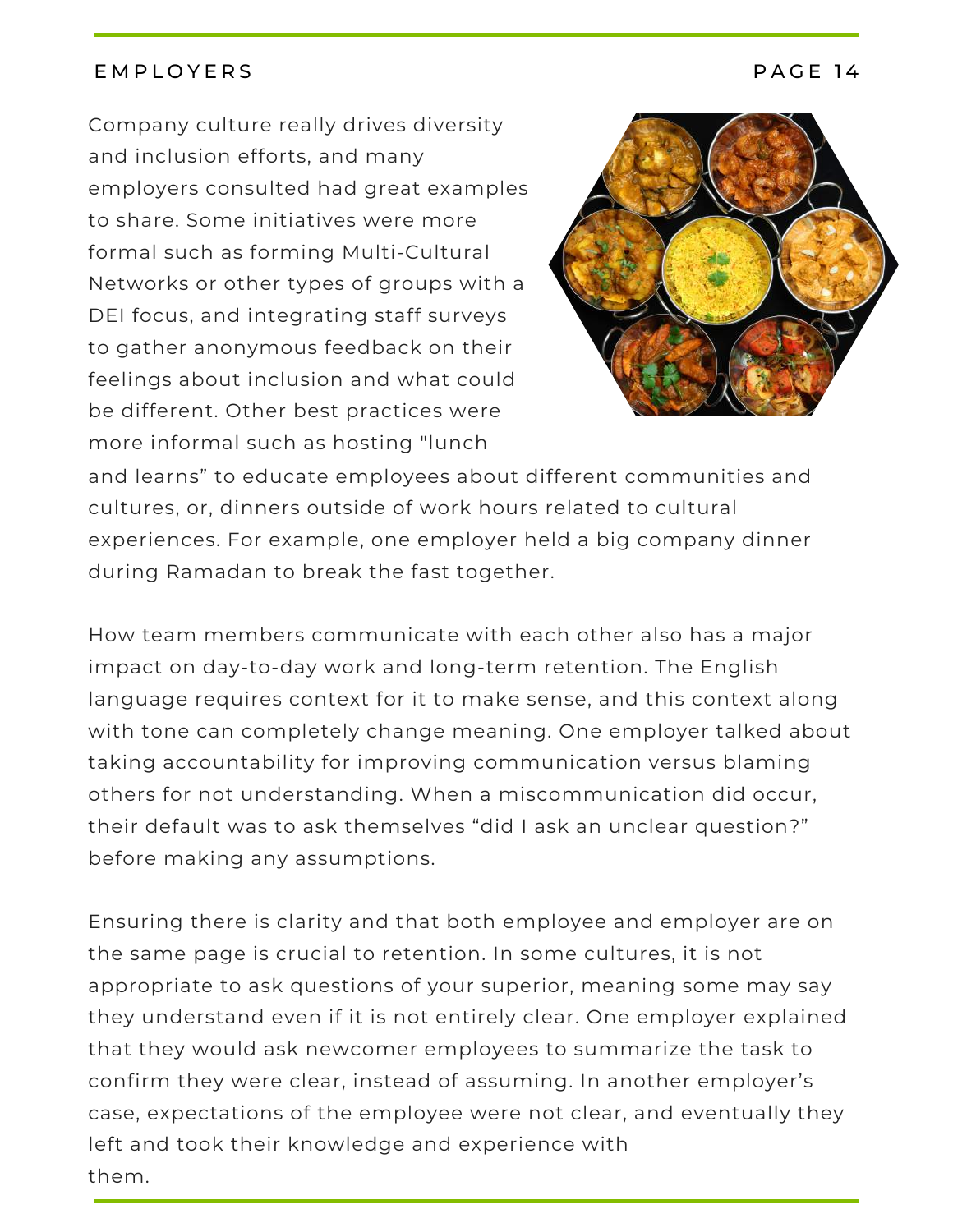## E M P L O Y E R S P A G E 15

Some employers have been challenged by the low number of diverse applicants applying for positions, which made it difficult to diversify their workforce. With an absence of diverse employees, some employers struggled to make DEI a priority. This also posed a challenge for retention, as one employer recalled a time where they discovered in an exit interview that the employee felt intimidated as the only immigrant and only person of colour in their workplace.

Perceptions of immigrants who are often stereotyped as being the same, was identified as a challenge not only in the hiring and interviewing



process, but also in workplace integration. Everyone from hiring managers and senior leadership, to teams and individual employees should be encouraged to understand more about diversity of culture, and how that impacts people in the workplace.

Other employers noted having lower salaries could cause issues with finding and retaining diverse talent. For example, the priority for many newcomers may be financial stability to support their family. If salary is not high enough, employers often experienced quick turnover.

For some, they had great policies and strategic plans in place, but were challenged with bringing DEI practices into their everyday work (in recruitment , onboarding, etc.). Additionally, some employers were challenged with trying to incorporate an intersectional lens – they often focused initiatives on a particular area of diversity versus incorporating the multiple aspects of a person and the barriers they may face.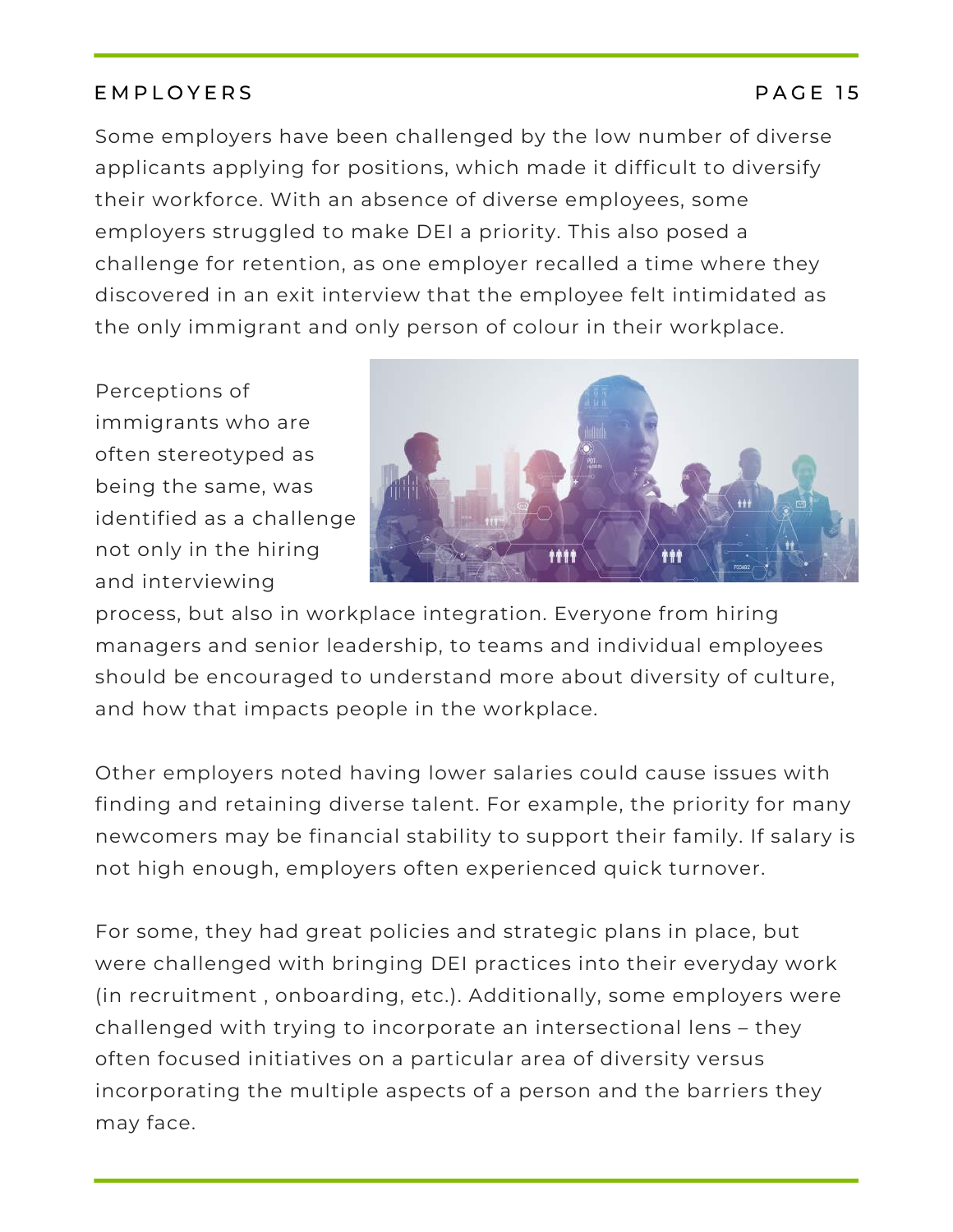#### E M P L O Y E R S P A G E 16

While there were some challenges, there were also some great successes that employers had to share. Successful DEI practices hinge on investment, whether it be monetary or other resources such as dedicated staff to this work. It is also important to have buy-in from the entire organization, including senior level management, human resources, managers and employees.

One organization was a registered B-Corp, which is the term used for any for-profit entity that is certified by the nonprofit B Lab as voluntarily meeting higher standards of transparency, accountability, and performance. Standards and goals are set for the organization in several categories, of which DEI practices and diversity in hiring are one. Another mentioned paying for bus passes for interns as compensation and to ensure they had access to reliable transportation. Some focused their efforts on providing education for their staff and board members about DEI in the workplace to increase awareness and understanding. Others focused on the future of their sector by funding scholarships for underrepresented groups to study in that field.

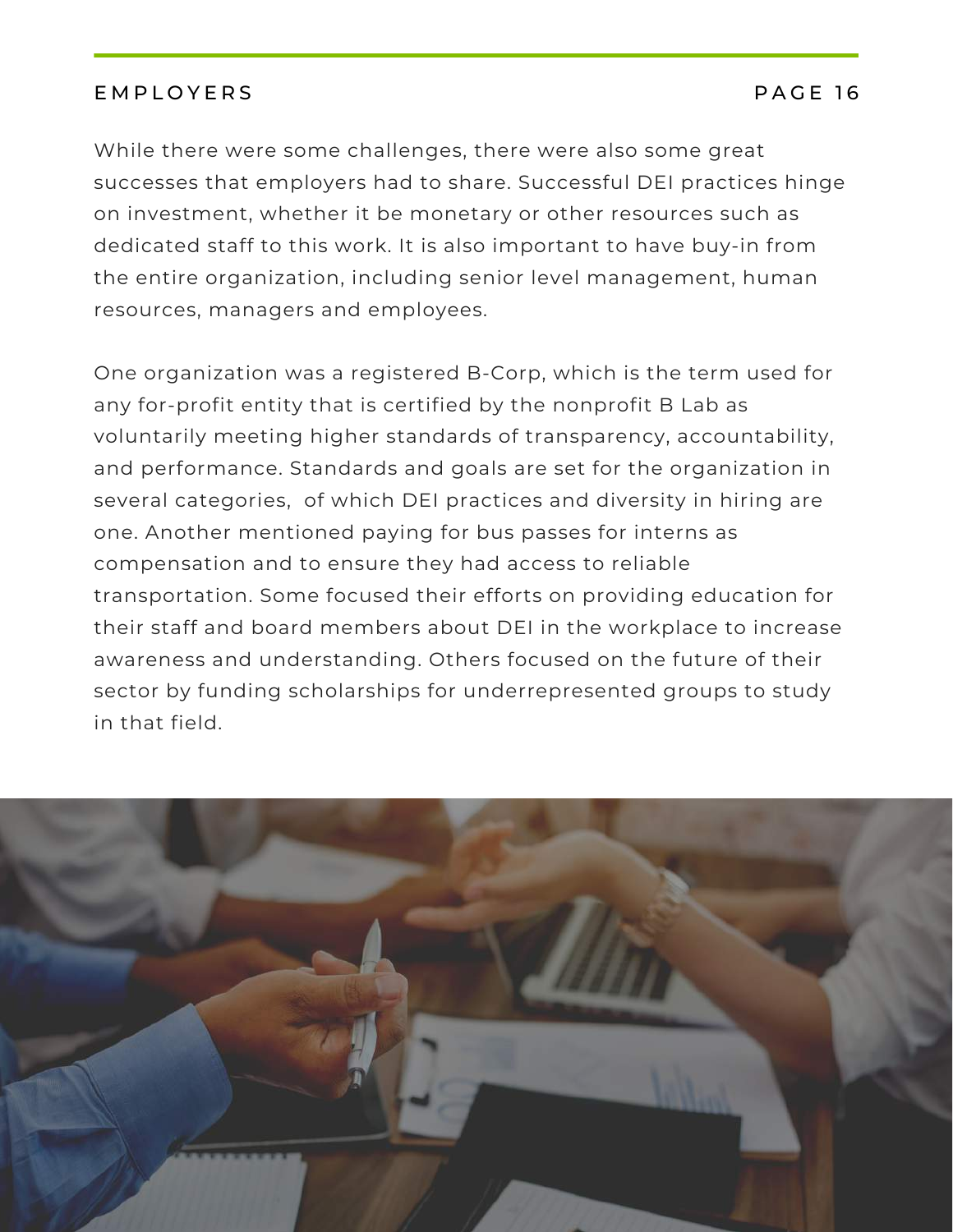#### JOB SEEKERS PAGE 17

# INSIGHTS FOR O B S E E K E R S

In 2019, there were over 8 million immigrants with permanent residency in Canada[8], not including temporary residents such as international students which amount to an additional 640,000 people[9], with half of them residing in Ontario. Studies indicate between 60-80% of said students wish to settle in Canada and obtain their permanent residency after their studies. So, while newcomers and immigrants are already a considerable proportion of the workforce, this is only expected to increase over time. 25



However, the impact of Covid-19 has hit newcomers (those who landed less than five years ago) the hardest in terms of employment, with an increase in the unemployment rate from 9.3% in 2019 (compared to 5.4% in Canadian born citizens) to 13.7% in 2020 (compared to 9.1%)[10].

Newcomers face additional challenges if they have language barriers, a lack of Canadian experience, or unfamiliar educational credentials. One study indicated 14% of immigrants who studied outside Canada experienced overqualification (holding positions that do not require the level of education they possess), compared to 4% of those who studied in Canada[11].

To understand these challenges from an employer's perspective and to provide insights to newcomer jobseekers to overcome them, our consultations in 2020-2021 also included questions on skills & qualifications, occupations in demand and tips for job seekers in applying and interviewing for positions.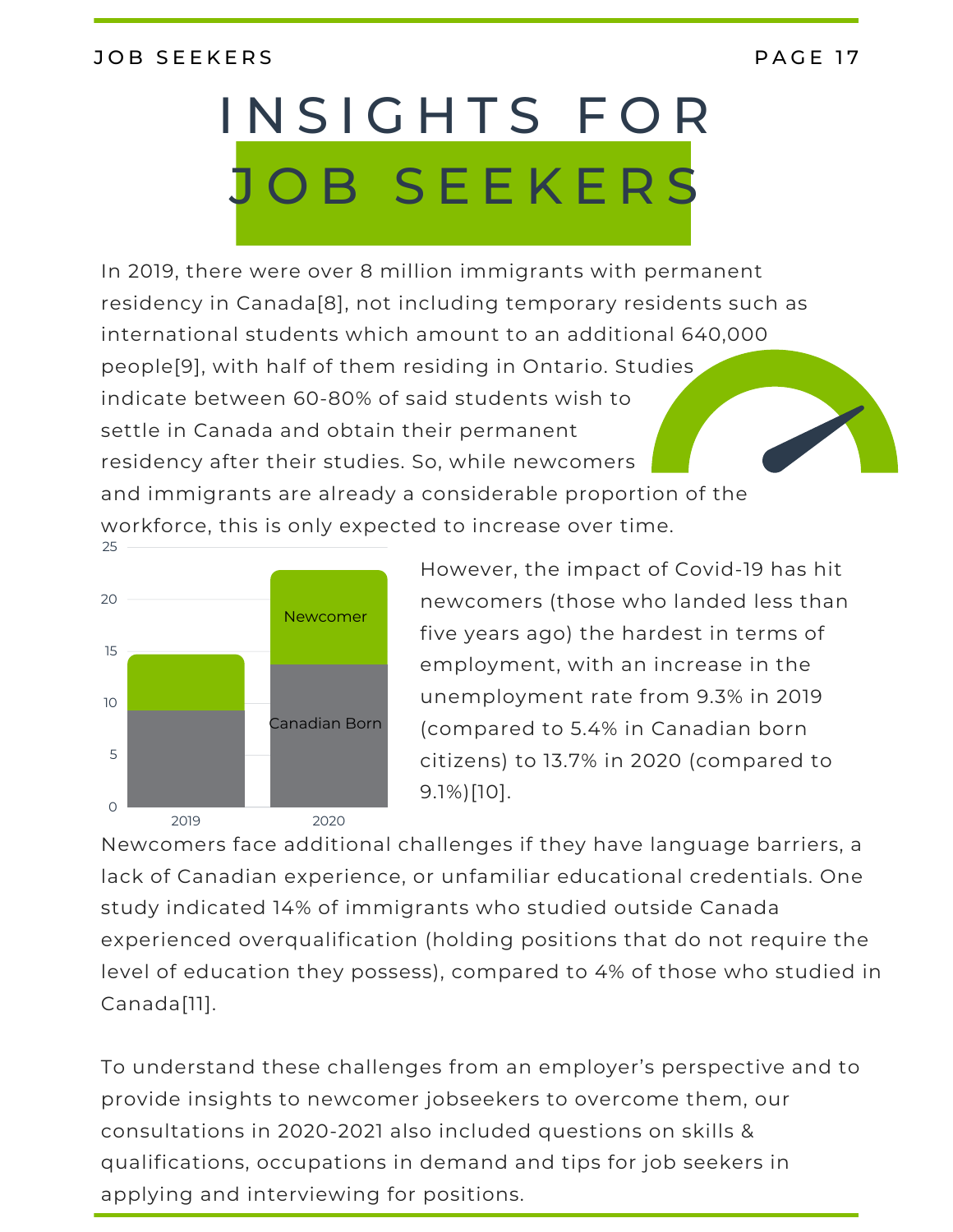#### JOB SEEKERS PAGE 18

#### In-Demand Occupations

- In-demand occupations listed were mainly in the health care and media or technology fields, but some in the education and manufacturing sector were also mentioned. The following is a list of positions employers identified during the consultations as "difficult to fill" in their organization and sector, either due to lack of qualified applicants, competition from other employers for talent or the rarity of the skills they are looking for.
- Clinical Data Management
- Biostats Professionals
- Video Game Developers
- Entry level positions in manufacturing (production, assembly, etc.)
- Supply teachers & Education Assistants
- Personal Support Workers
- Software Engineers/Developers:
- Web Developers (Frontend, Backend, PHP, UI/UX, Software development) (mid-level experience difficult to find for employers)
- E-Commerce Managers
- Content Marketing
- Digital Advertising/Marketing
- E-mail Marketing
- 3D Developers & Generalists
- VFX Artists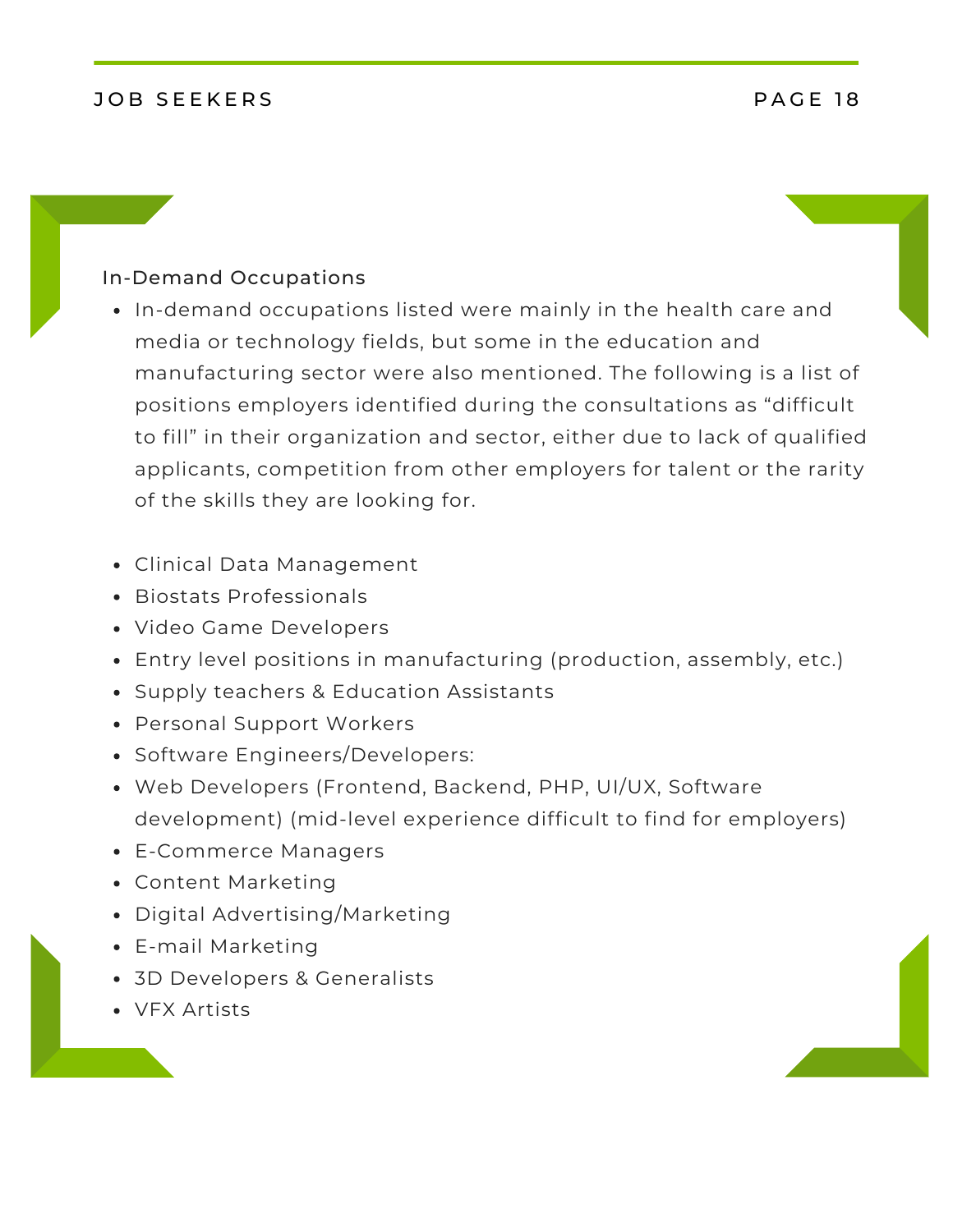## JOB SEEKERS PACE 19

## Skills & Qualifications

Employers were asked about the skills and qualifications they are looking for when they hire, and which they find the most difficult to find. This included both soft interpersonal skills and hard technical skills. The following is a list of in-demand skills as identified by employers through consultation.



#### Soft Skills

- Adaptation to virtual work (which may persist beyond the pandemic for some)
- Ability to fit in with the team they would be working with
- Ability to multi-task
- Communications skills (internal and external)
- Relationship building
- Openness to new technology
- Genuine care for the community and mission of the organization (Nonprofit organizations mentioned this in particular)
- Solutions or problem-solving mindset
- Collaboration and teamwork skills
- Respect for diversity in the workplace
- Understanding of the company or organization's culture
- Understanding of work in the Canadian context
- Passion for the work (cover letters are a great way to demonstrate this)
- Desire for ongoing learning and growth
- Understanding of common industry terminology
- Self-directed/able to manage time efficiently
- Adaptable
- Ability to take initiative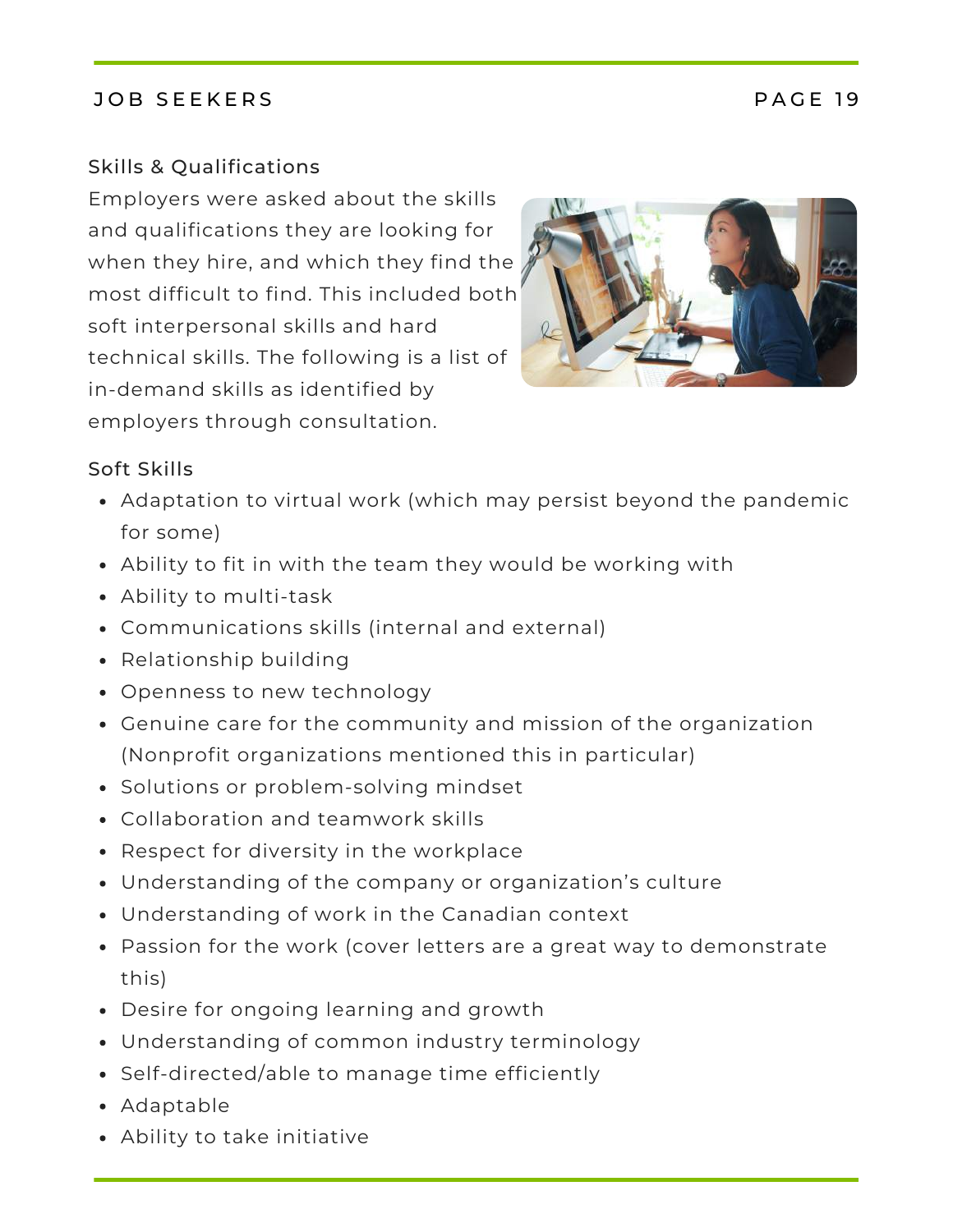## JOB SEEKERS PACE 20

#### Hard Skills

- Knowledge of Google Ads & Analytics, Facebook advertising
- Familiarity with e-commerce platforms (e.g., Magento, Shopify, Squarespace, etc.)
- Nonprofit financial tools (Razor's Edge, etc.)
- Administrative experience
- Project management
- Online tools such as Microsoft, Outlook, Google Drive
- Writing
- Lab skills
- English language skills (not always necessary to have high level in roles such as developers or production line workers but is in sales or communications roles)
- Niche skills in software development and design (UX/UI, PHP, etc.)
- Graphic design, e-mail marketing, Contact Management Systems, plug-ins

There were differing opinions about the importance of having prior Canadian experience. For some, there were specific reasons for requiring it, such as in-depth knowledge of health care policies, but others spoke about appreciating any volunteer or paid Canadian experience, some dropped the requirement all-together.

Some employers also spoke about shifting away from specific educational requirements and more towards looking at a combination of education and experience to indicate if someone is qualified.

 $4$ / $\epsilon$  Gr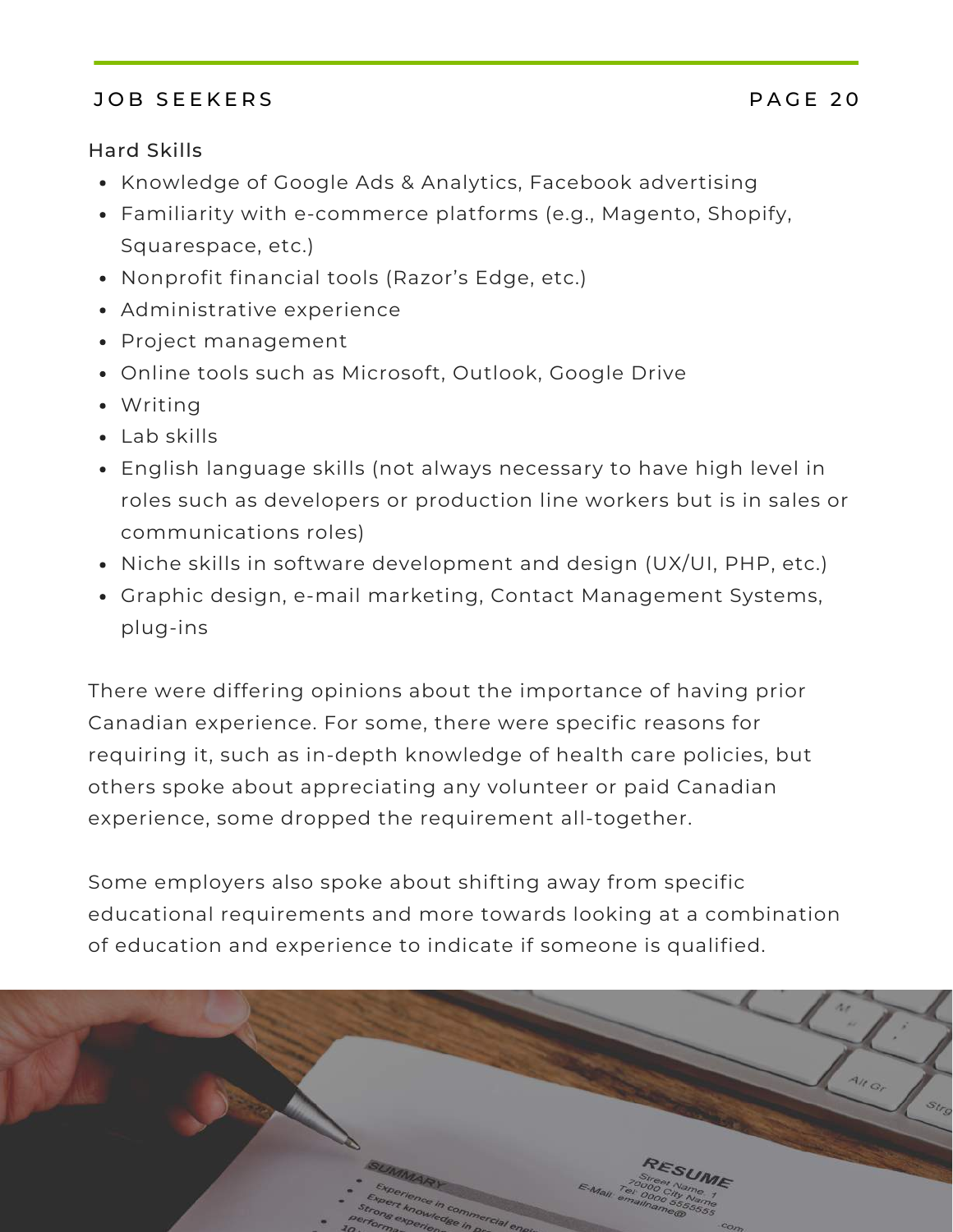#### **J O B S E E K E R S** P A G E 2 1

#### The Job Search

Employers also shared tips and insights for newcomer job seekers that are searching and applying to positions. One key tip was about the importance of networking, which could include asking people from companies in your field if they would be willing to take part in informational interviews or informal meetings in order to build relationships that could result in referrals or opportunities in the future.



For international students, placements and internships are a great way to connect with employers and network with people in the industry. Personal references are important, and these are two great ways to build connections and references who can be called on by potential future employers.

Before applying to positions, newcomers should carefully research the sector and the organizational culture of their prospective employer. This knowledge can be used for the application, as well as during the interview, to demonstrate an understanding of a company's values. Job seekers were also encouraged to ask questions during the application or interview process when they are unsure of something. For technological or creative roles, employers often expect portfolios, so job seekers in those fields should assemble their current work and consider adding more to it if necessary, before applying.

Job seekers are encouraged to start job searching and tailoring applications as early as possible, and know that this is a skill to practice and perfect over time. It is also important to set realistic expectations when it comes to job titles and qualifications. For example, a managerial role in another country may be similar to a coordinator role within Canada based on the job functions, so job seekers should keep an open mind to what the role itself is versus the title, and that sometimes someone may need to accept a more junior role initially in order to work their way up and grow within the organization.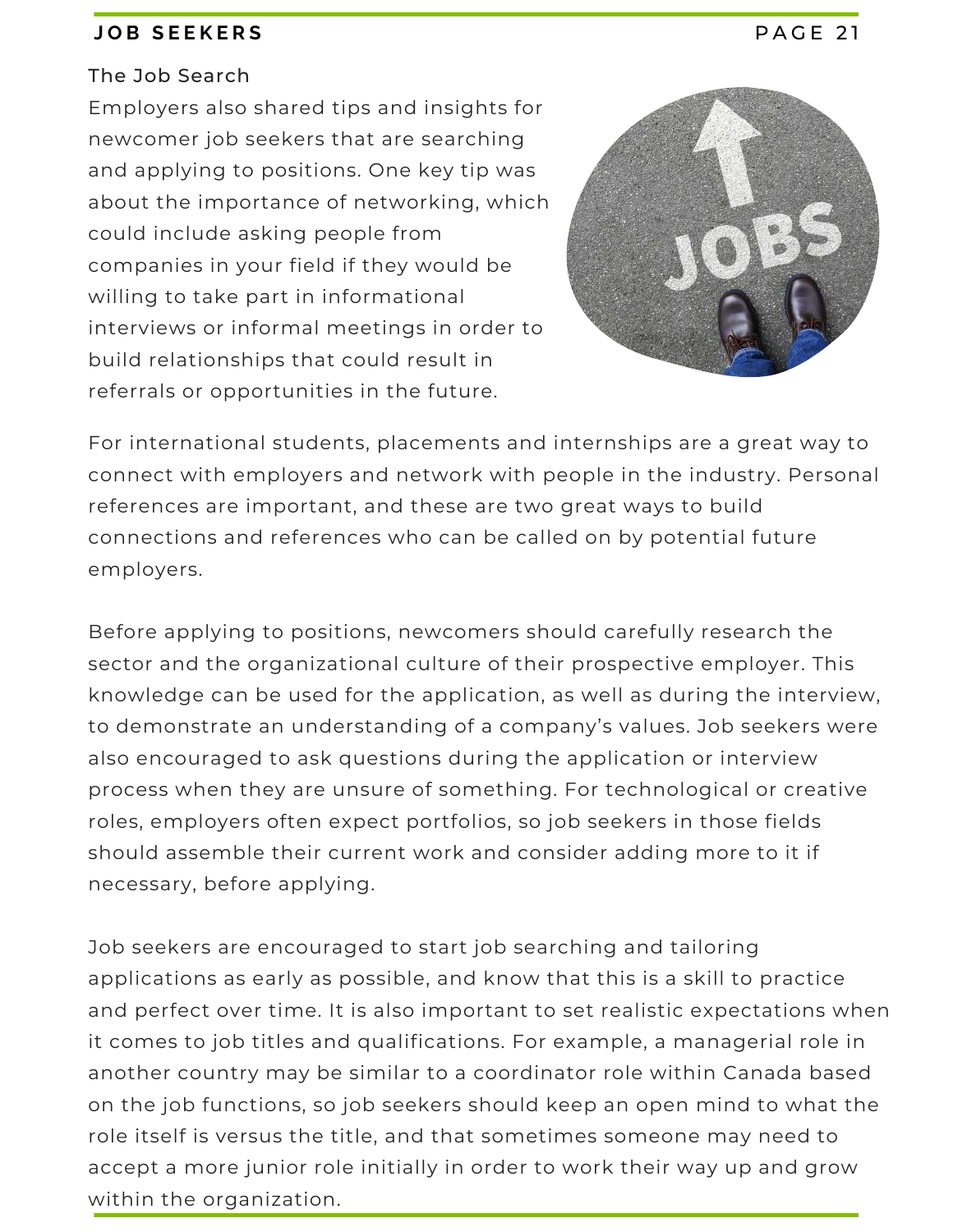#### JOB SEEKERS PAGE 22

#### The Interview Process

For interviews, the biggest piece of advice was to prepare. Candidates should be prepared to answer questions that may come up in the interview, but avoid appearing to be "over-coached". Employers encouraged job seekers to come out of their shell and focus on conveying their potential to the employer, and not to worry as much about the "right answer" or giving a routine answer. In some professions such as coding, the interview process may include a test, so it is a good idea to get familiar with that type of activity or task.

#### Best Practices for Newcomer Job Seekers:

- 1.Research the company/organization not just what they do but their culture, values, and community engagement
- 2.Research emerging trends, tools and industry language within the Canadian context
- 3. Ask questions when you are unsure about the application process, the role or the company/organization
- Take advantage of community events, networking opportunities and 4. engage in mentorship programs to get connected
- 5.Look for placements or internships in order to gain Canadian experience in your field and network within your industry
- 6.Gain Canadian experience and build your network through volunteerism in the nonprofit sector
- 7.Engage on popular online platforms including LinkedIn, other Social Media platforms, and Job Boards
- 8.Don't assume you need everything from a job listing
- Prepare to speak about how your experience and transferable skills will 9. contribute to the culture and growth of the company/organization
- 10. Develop a portfolio to showcase your experience or skill-sets
- 11. Avoid routine responses to interview questions prepare and present examples related to your unique experiences
- 12.Bring your personality most employers are eager to find out what you bring to the team on both a personal and professional basis
- 13.Highlight the added value you bring with you in terms of language, international networks, local community connections and skills/qualifications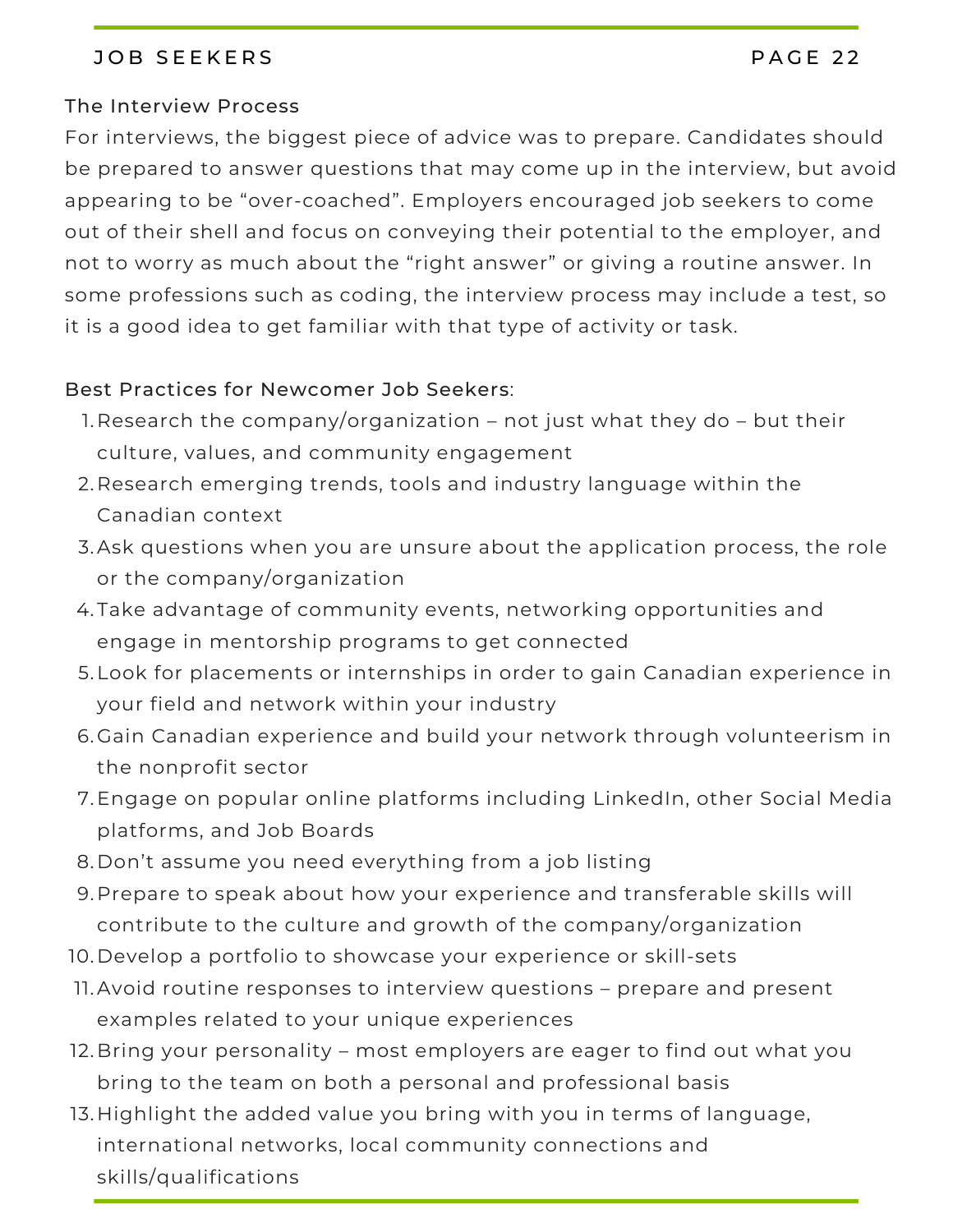## CONCLUSION PAGE 23

Solutions to our labour market challenges exist, and they exist right within our communities. Immploy continues to engage employers, not just to create awareness about the diverse and talented group of newcomers in Southwestern Ontario, but also to capture and share the incredible efforts employers are making to build more diverse and inclusive workforces.

Immploy will be expanding consultations to engage employers across Southwestern Ontario, outside of the Middlesex-London region throughout 2021-2022. Learning from these sessions will be leveraged to inform both public and customized, private education and training sessions for employers.

If you are interested in participating in the Employer Engagement Project please contact info@immploy.ca

To get involved today, consider becoming an Immploy Champion, sending job vacancies to Immploy Job Match or volunteering your time as an Immploy Mentor to newcomers in your field.

Thank

We would like to acknowledge the individuals, organizations and companies that participated in the 2020-2021 consultation sessions. We appreciate your vulnerability, your insights and your willingness to welcome newcomers into your workplace.

Funded by:

Financé par :



Immigration, Refugees and Citizenship Canada

Immigration, Réfugiés et Citoyenneté Canada